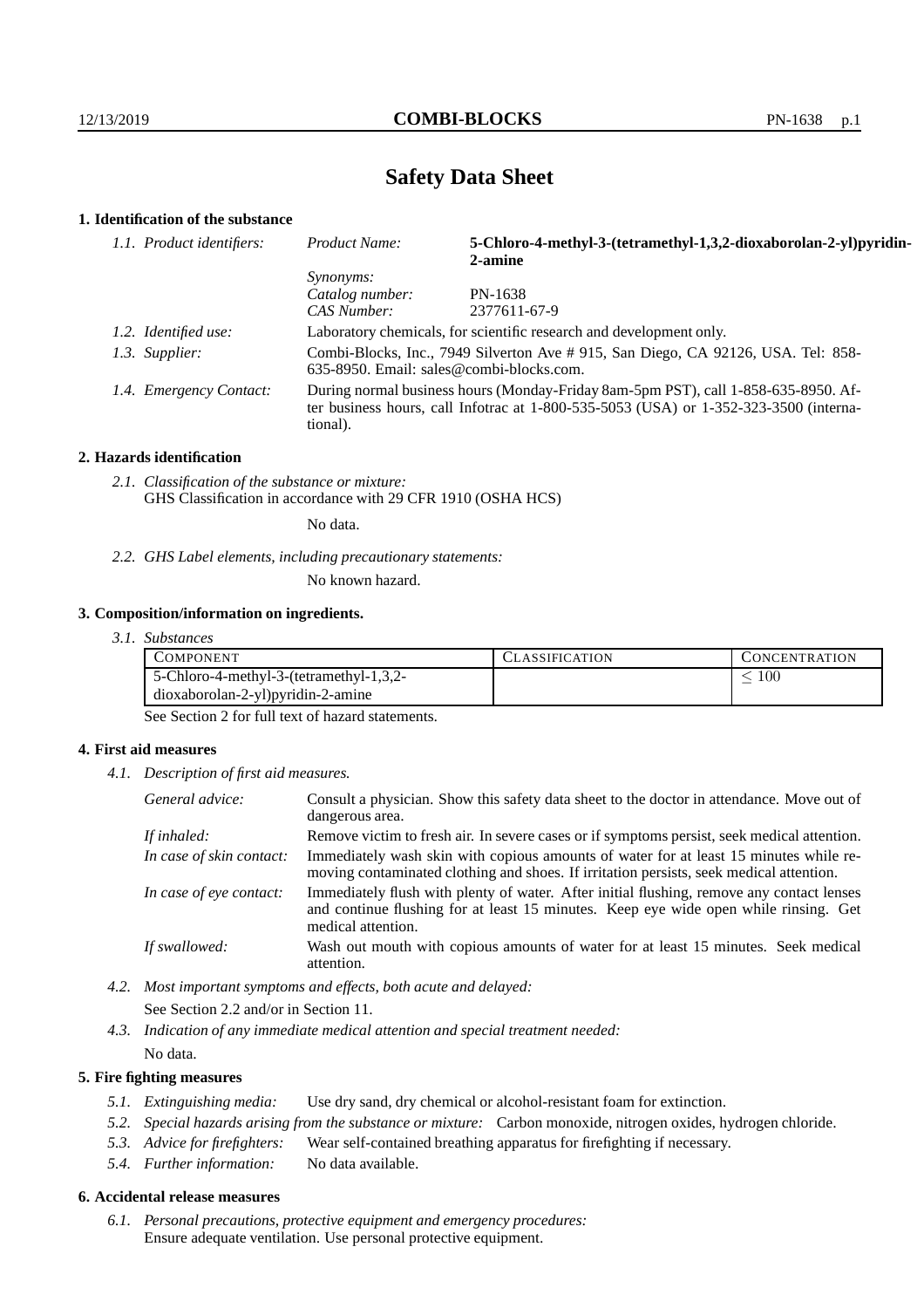|      | 6.2. Environmental precautions:                                                                                                                                                                                                                                    |                                                                                                                                                                                    |  |
|------|--------------------------------------------------------------------------------------------------------------------------------------------------------------------------------------------------------------------------------------------------------------------|------------------------------------------------------------------------------------------------------------------------------------------------------------------------------------|--|
|      |                                                                                                                                                                                                                                                                    | Should not be released into the environment. See Section 12 for additional ecological information.                                                                                 |  |
|      | 6.3. Methods and materials for containment and cleaning up:                                                                                                                                                                                                        |                                                                                                                                                                                    |  |
|      | Sweep up or vacuum up spillage and collect in suitable container for disposal.                                                                                                                                                                                     |                                                                                                                                                                                    |  |
|      | 6.4. Reference to other sections:                                                                                                                                                                                                                                  |                                                                                                                                                                                    |  |
|      | Refer to protective measures listed in Sections 8 and 13.                                                                                                                                                                                                          |                                                                                                                                                                                    |  |
|      | 7. Handling and storage                                                                                                                                                                                                                                            |                                                                                                                                                                                    |  |
|      | 7.1. Precautions for safe handling: Avoid contact with skin and eyes. Avoid inhalation of vapour or mist. Keep away<br>from sources of ignition - No smoking. Take measures to prevent the build up of electro-<br>static charge. For precautions see section 2.2. |                                                                                                                                                                                    |  |
| 7.2. | Conditions for safe storage, including any incompatibilities: Store under $-20^{\circ}$ C. Keep container tightly closed in<br>a dry and well-ventilated place. Containers which are opened must be carefully resealed<br>and kept upright to prevent leakage.     |                                                                                                                                                                                    |  |
|      | Laboratory chemicals, for scientific research and development only.<br>7.3. Specific end use(s):                                                                                                                                                                   |                                                                                                                                                                                    |  |
|      | 8. Exposure Controls / Personal protection                                                                                                                                                                                                                         |                                                                                                                                                                                    |  |
|      | 8.1. Control parameters:                                                                                                                                                                                                                                           |                                                                                                                                                                                    |  |
|      | Components with workplace control parameters: Contains no substances with occupational exposure limit values.                                                                                                                                                      |                                                                                                                                                                                    |  |
| 8.2. | Exposure controls:                                                                                                                                                                                                                                                 |                                                                                                                                                                                    |  |
|      | Appropriate engineering controls: Ensure that eyewash stations and safety showers are close to the workstation<br>location. Ensure adequate ventilation, especially in confined areas.                                                                             |                                                                                                                                                                                    |  |
|      | Personal protective equipment:                                                                                                                                                                                                                                     |                                                                                                                                                                                    |  |
|      | Eye/face protection:                                                                                                                                                                                                                                               | Wear appropriate protective eyeglasses or chemical safety goggles as described by OSHA's<br>eye and face protection regulations in 29 CFR 1910.133 or European Standard EN166.     |  |
|      | Skin protection:                                                                                                                                                                                                                                                   | Handle with gloves. Gloves must be inspected prior to use. Use proper glove removal<br>technique (without touching glove's outer surface) to avoid skin contact with this product. |  |

Dispose of contaminated gloves after use in accordance with applicable laws and good laboratory practices. Wash and dry hands Body Protection: Complete suit protecting against chemicals, Flame retardant antistatic protective clothing.,

The type of protective equipment must be selected according to the concentration and amount of the dangerous substance at the specific workplace.

Respiratory protection:

Control of environmental exposure: Prevent further leakage or spillage if safe to do so. Do not let product enter drains.

# **9. Physical and chemical properties**

*9.1. Information on basic physical and chemical properties*

| (a)               | Appearance:                                   | Solid          |
|-------------------|-----------------------------------------------|----------------|
| (b)               | Odour:                                        | No data        |
| (c)               | Odour Threshold:                              | No data        |
| (d)               | $pH$ :                                        | No data        |
| (e)               | Melting point/freezing point:                 | $130 - 140$ °C |
| (f)               | Initial boiling point and boiling range:      | No data        |
| (g)               | Flash point:                                  | No data        |
| (h)               | Evaporatoin rate:                             | No data        |
| (i)               | Flammability (solid, gas):                    | No data        |
| (j)               | Upper/lower flammability or explosive limits: | No data        |
| $\left( k\right)$ | Vapour pressure:                              | No data        |
| (1)               | Vapour density:                               | No data        |
| (m)               | Relative density:                             | No data        |
| (n)               | Water solubility:                             | No data        |
| $\circ$           | Partition coefficient: n-octanol/water:       | No data        |
| (p)               | Auto-ignition:                                | No data        |
| (q)               | Decomposition temperature:                    | No data        |
| (r)               | Viscosity:                                    | No data        |
| (s)               | Explosive properties:                         | No data        |
| (t)               | Oxidizing properties:                         | No data        |
|                   |                                               |                |